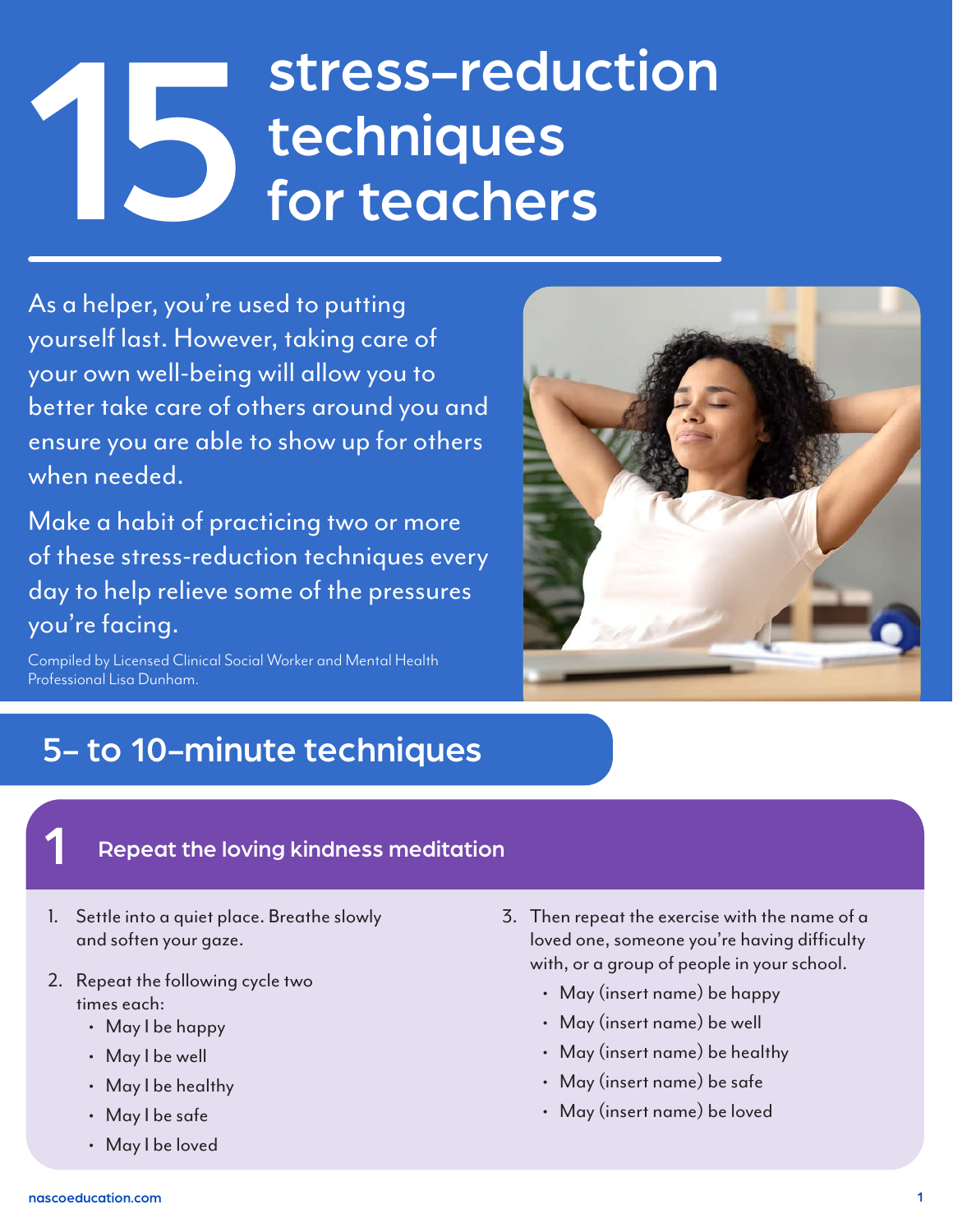### Practice the square breathing technique 2 square breathing 3 Just breathe 14 Set your<br>technique

- Inhale for the count of four and hold it.
- Exhale for the count of four and hold it.
- Inhale for the count of four and hold it.
- Exhale for the count of four and hold it.
- Continue for one minute.

- 1. Set a timer.
- 2. Determine if you'll do square breathing, counting breathing (up to 10), awareness of breath, or something else.
- 3. Focus on your breath.
- 4. If you lose focus, bring it back (training our brains is like training a puppy to stay).

- 1. Take five minutes to set your intentions for the day (or week).
- 2. Write them down and keep them posted as a reminder.
- 3. Rather than a to-do list, consider a list of values or ideals that you would like to work toward during the day (or week), e.g., approach with optimism, seek opportunities where there doesn't seem to be any, be open to others' opinions, listen with compassion, and mindfully participate with friends and family.

- **Practice** gratitude
- 1. Take time daily to write a gratitude list of three things you are grateful for. These could be big things or small things.
- 2. You can also take a few minutes to write a gratitude note to a friend, colleague, mentor, or student.

 $\begin{array}{ccc} 5 \quad \text{Practice} \quad \text{S} \quad \text{S} \quad \text{S} \quad \text{S} \quad \text{S} \quad \text{S} \quad \text{S} \quad \text{S} \quad \text{S} \quad \text{S} \quad \text{S} \quad \text{S} \quad \text{S} \quad \text{S} \quad \text{S} \quad \text{S} \quad \text{S} \quad \text{S} \quad \text{S} \quad \text{S} \quad \text{S} \quad \text{S} \quad \text{S} \quad \text{S} \quad \text{S} \quad \text{S} \quad \text{S} \quad \text{S} \quad \text{S} \$ Focus on your<br>senses with Follow your "why"<br>5-4-3-2-1

> Ground yourself by thinking of the following:

- 5 things you can see
- 4 things you can hear
- 3 things you can feel
- 2 things you can smell
- 1 thing you can taste

- 1. Think back about why you became a teacher.
- 2. Share this with a colleague or group of colleagues.
- 3. Ask them their "why."
- 4. Use your "why" as your compass or guiding force when you are stressed about a decision, task, or interaction at work.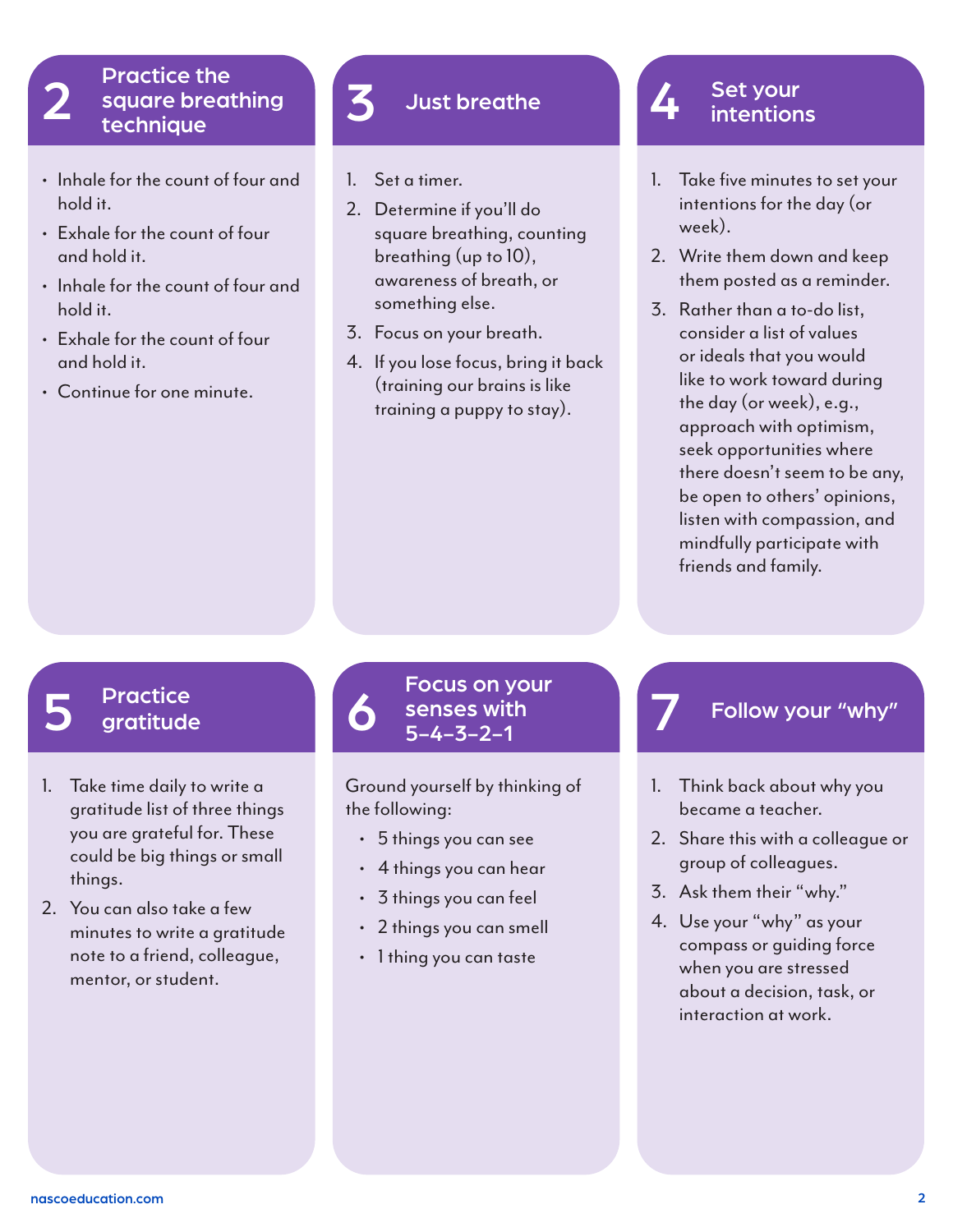## Allow yourself to take on one task<br>at a time

We all multi-task every day, but sometimes it helps to slow down and just focus on one task at a time to help you focus better. If a grocery list or a call you need to make for an appointment is distracting you, give yourself 10 minutes to tackle the task.

## Tackle a task with a clear beginning, 10 Exercise<br>middle, and end

- 1. Find a task that is very clearcut with a beginning, middle, and end, such as crafting, cleaning a cupboard, laundry, or taking a walk.
- 2. Allow yourself the satisfaction of seeing your progress.
- 3. Reinforce yourself with positive praise for accomplishing the task.

Increase endorphins by doing something physical, such as the following:

- 1. Take a walk.
- 2. Ride a bike.
- 3. Practice yoga or stretching.
- 4. Have a dance party with friends or family (or by yourself!).

## Take 10 minutes to do<br>something mindful

- 1. Take 10 minutes to do one of these three things: observe, describe, or participate.
- 2. Do these things nonjudgmentally, mindfully, and effectively.
- 3. This could be any of the following: eating, walking, doing a body scan, using guided imagery, watching nature, counting breaths, coloring, or playing with children without any interruptions.

# Make the transition from<br>school me easier

- 1. Take a different driving route home after a stressful day.
- 2. Change your clothes right away.
- 3. Take a moment before you get out of the car.
- 4. Take the dog (or yourself) for a walk.
- 5. Create a mantra. For example: Today is for today. Tomorrow is for tomorrow.
- 6. Leave your work bag in the car. If you have more work to do, do your best to disconnect from school first, then do what you need to do and put your work bag in the car or a room with the door closed when you're done.
- 7. Take off your invisible backpack (all the worries or responsibilities you are carrying with you from school).